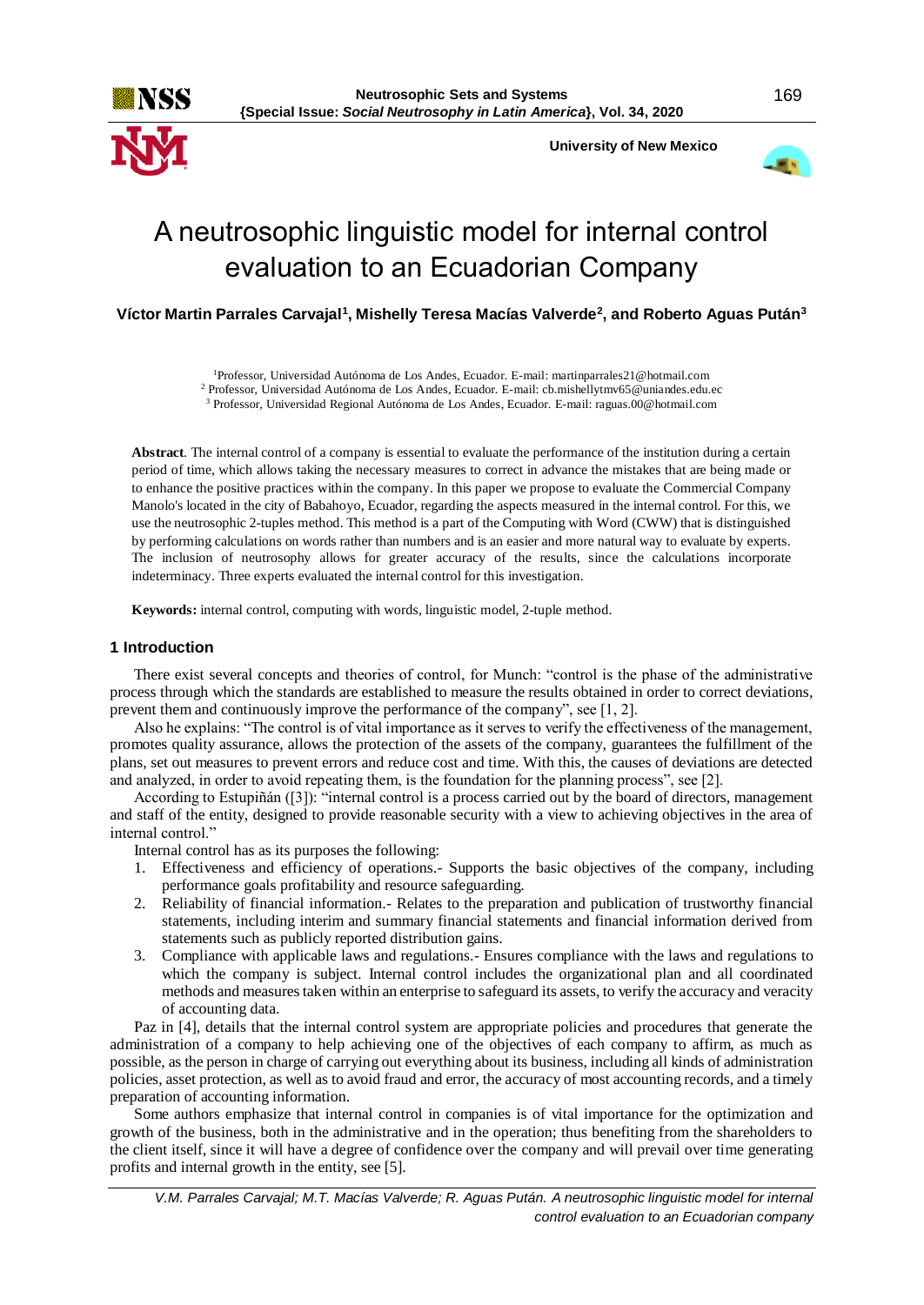Reyes in ([6]) also indicates that one of the most obvious reasons for the importance of control is because even the best of plans can be derived. The control is used to:

- Create better quality: process failures are detected and process.
- Remove errors.
- Facing change, this is an inescapable part of the environment of any organization.

The contribution of this research project is to inform to the manager of the commercial Manolo's on the knowledge of the activities and operations of its business, through the evaluation of the internal control and application of the COSO II method with their respective components, which are, viz., control environment, risk assessment, control activities, information and communication, monitoring controls, to obtain the complete, timely information and knowledge of the current situation of the company, see [1].

To meet this objective, a neutrosophic linguistic model is used, in particular the 2-tuples linguistic model ([7, 8]). This model is part of the Computing with Word (CWW), see [9-12], which allows calculation based on linguistic rather than numerical terms ([13]), which is a more natural way to evaluate by experts. The inclusion of neutrosophy ([14-16]) brings more accuracy to the model, because it also takes into account the indeterminacy of the evaluations, see [17]. In addition, as part of the method there exists a numerical term in the range [-0.5, 0.5) that measures the accuracy of the indexes of the linguistic values defined in the scale.

After conducting a search on the application of neutrosophic methods to measure the state of internal control in a company, the authors of this paper did not find any approach in this regard. For this reason, this paper could be considered the first neutrosophic measurement of internal control.

Within the review carried out by us it was found that there exist mathematical methods and techniques to measure the state of the internal control. In [18] a methodology is designed to guide the internal control of small companies with respect to risks, for this end they define some economic indices that allow measuring them by decision makers. In [19] a method is proposed to perform internal control based on statistics, specifically linear regression. Ge and Koester in [20] also use statistical and econometric methods for this purpose.

In [21] a reference is made to the Chinese Internal Control Index *IC\_INDEX*, which is used to measure the quality of internal control in the Chinese companies, which is constructed using the Analytic Hierarchy Process (AHP) technique. That article studies the relationship between the internal control of the company and the risk of a crash in the stock market, where statistical methods are applied. A similar method for the same purpose can be found in [22].

In general, the AHP technique is recurrent to resolve this problem, to obtain weights that measure the importance of the criteria used in internal control. Wu in [23] proposes an internal control measurement system in manufacturing companies, where the AHP-fuzzy method is applied, with the intention of trapping the uncertainty using fuzzy logic, specifically for this type of company. Also Zhang in [24] uses this technique applied in administrative institutions.In [25] the uncertainty is also captured by measuring in the fuzzy frame, using the fuzzy stratified evaluation method.

In [26] mathematical programming is utilized for the validation of internal control mechanisms in local governments. In [27] the Technique for Order of Preference by Similarity to Ideal Solution (TOPSIS) is proposed as part of a Decision Support System in internal control to select the best employees of the company. On the other hand, Petridis et al. in [28] select internal auditors based on the hybridization of TOPSIS with non-linear programming.

All these techniques and methods could be generalized to the neutrosophic environment, where not only uncertainty is considered, but also the indeterminacy, which is typical of decision-making, achieving a modeling more in line with reality. In [29] a method is proposed to solve linear programming problems in a neutrosophic environment. Neutrosophic AHP was designed in [30]. The neutrosophic TOPSIS study can be found in [31]. In [32] a combination of AHP and TOPSIS is applied for solving a real-life problem. Giri et al. in [33] design a TOPSIS method to solve multicriteria decision problems based on trapezoidal interval neutrosophic numbers. Additionally, these methods can be automated with the support of toolboxes developed in Matlab ([34]) or the python programming language ([35]).

Apart from the fact that the measurement proposed in this research is based on neutrosophic theory and therefore carries its characteristics, it also has the advantage that it is based on CWW, which is why specialists can assess using linguistic terms and not numerical ones, which is more understandable for both, the evaluators and the evaluated employees.

This paper is divided as follows, the section of materials and methods describes the main definitions of the 2 tuples method, and in addition to define the method we will follow in this paper to perform calculations. The section of Results is dedicated to describe the evaluation of the three experts on the internal control aspects of Manolo's company located in Babahoyo, Ecuador. Finally we give the conclusions.

#### **2 Materials and Methods**

Here we describe the main concepts related to linguistic models, especially 2-tuple linguistic representation.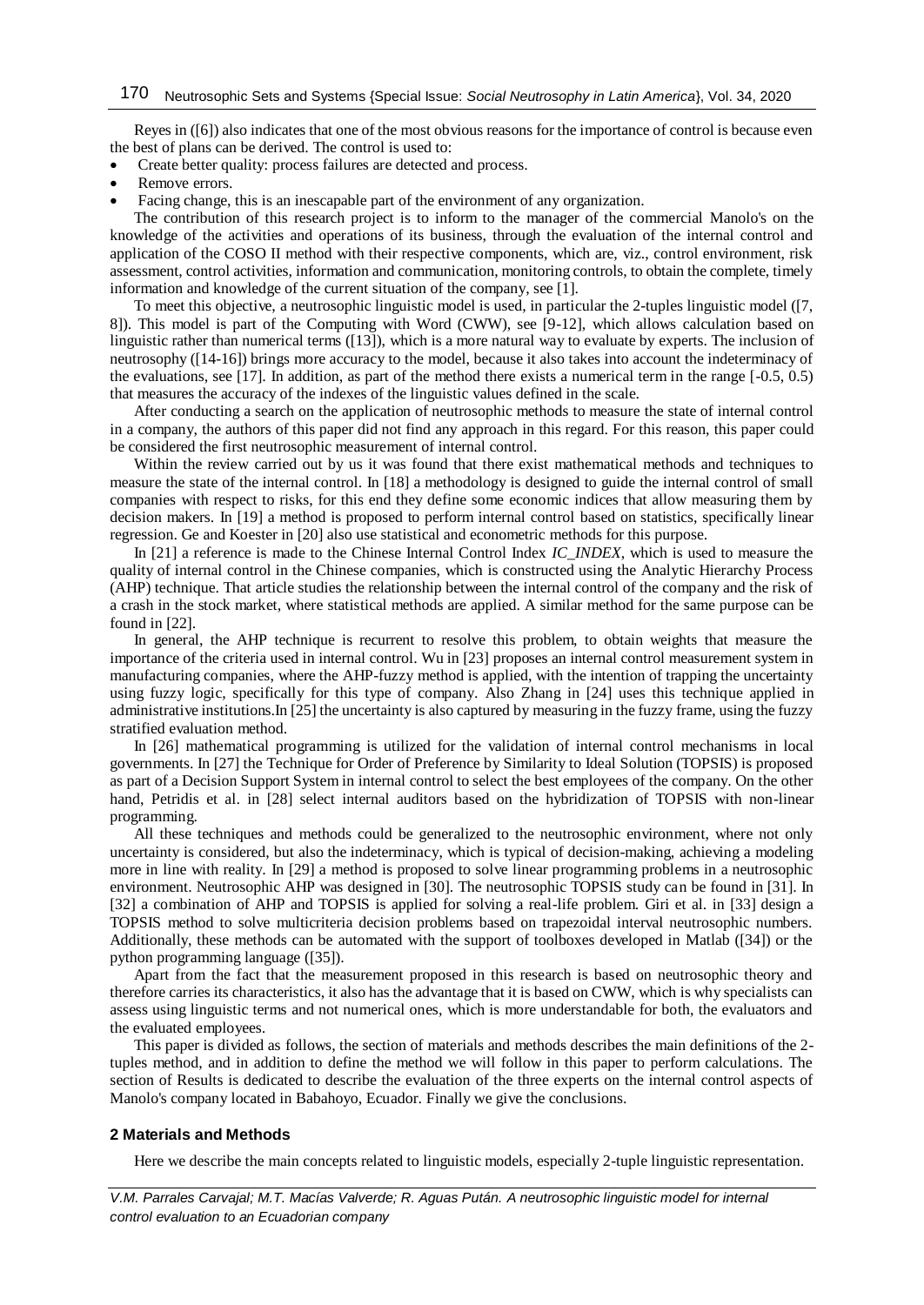2-tuple linguistic representation model aims to compute processes with words without loss of information. It is based on the concept of symbolic translation.

Let  $S = \{s_0, s_1, ..., s_g\}$  be a set of linguistic terms and  $\beta \in [0, g]$  a value in the granularity interval of S.

**Definition 1.** ([8, 9])The *Symbolic Translation* of a linguistic terms<sub>i</sub> is a number valued in the interval [-0.5, 0.5) which expresses the difference of information between a quantity of information expressed by the value  $\beta \epsilon$ [0, g], obtained in a symbolic operation and the nearest integer value,  $i \in \{0, ..., g\}$  which indicates the index of the nearest linguistic label  $(s_i)$  in S.

Based on this concept, a model for the representation of linguistic information is developed, which makes use of a pair of values or 2-tuples. This representation model defines a set of functions that facilitate operations on 2 tuples.

**Definition 2.** ([8, 9]) Let  $S = \{s_0, s_1, ..., s_g\}$  be a set of linguistic terms and  $\beta \in [0, g]$  a value that represents the result of a symbolic operation, then the linguistic 2-tuple that expresses the information equivalent to β, is obtained using the following function:

 $\Delta$ : [0, g] → S × [-0.5, 0.5)

 $\Delta(\beta) = (s_i, \alpha)$ , such that  $\begin{cases} s_i, & i = \text{round}(\beta) \\ \alpha - \beta - i, & \alpha \in [-\sqrt{2}, 0] \end{cases}$  $\alpha = \beta - i, \quad \alpha \in [-0.5, 0.5)^{(1)}$ 

Where "round" is the usual rounding operator,  $s_i$  is the index label closest to  $\beta$  and  $\alpha$  is the value of the symbolic translation.

It should be noted that  $\Delta^{-1}$ :  $(S) \rightarrow [0, g]$  is defined as  $\Delta^{-1}(s_i, \alpha) = i + \alpha$ . Thus, a linguistic 2-tuple  $\langle S \rangle$ is identified with its numeric value in [0,g].

In [17] the concept of 2-Tuple Linguistic Neutrosophic Number (2TLNN) is proposed to solve problems based on Single-Valued Neutrosophic Sets and 2-tuples linguistic sets (2TLSs).

A 2TLNN is defined as follows [17]:

Suppose that  $S = \{s_0, ..., s_g\}$  is a 2TLSs with odd cardinality t+1. It is defined for  $(s_T, a)$ ,  $(s_I, b)$ ,  $(s_F, c) \in L$ and a, b, c  $\in [0, t]$ , where  $(s_T, a)$ ,  $(s_I, b)$ ,  $(s_F, c) \in L$  independently express the degree of truthfulness, indeterminacy, and falsehood by 2TLSs, then 2TLNN is defined as follows:

$$
l_j = \left\{ (s_{T_j}, a), (s_{I_j}, b), (s_{F_j}, c) \right\} (2)
$$

Where  $0 \leq \Delta^{-1}(s_{T_j}, a) \leq t, 0 \leq \Delta^{-1}(s_{I_j}, b) \leq t, 0 \leq \Delta^{-1}(s_{F_j}, c) \leq t$ , and  $0 \leq \Delta^{-1}(s_{T_j}, a) + \Delta^{-1}(s_{I_j}, b) +$  $\Delta^{-1}(s_{F_j}, c) \leq 3t$ .

The score and accuracy functions allow us to rank 2TLNN [17]. Let  $l_1 = \{(s_{T_1}, a), (s_{I_1}, b), (s_{F_1}, c)\}$ be a 2TLNN in L, the score and accuracy functions in  $l_1$ are defined as follows, respectively:

$$
S(1_1) = \Delta \left\{ \frac{2t + \Delta^{-1} (s_{T_1}, a) - \Delta^{-1} (s_{I_1}, b) - \Delta^{-1} (s_{F_1}, c)}{3} \right\}, \ \Delta^{-1} (S(1_1)) \in [0, t](3)
$$
  

$$
H(1_1) = \Delta \left\{ \frac{t + \Delta^{-1} (s_{T_1}, a) - \Delta^{-1} (s_{F_1}, c)}{2} \right\}, \ \Delta^{-1} (H(1_1)) \in [0, t](4)
$$

**Definition 3.**Given a 2TLNN,  $I_j = \langle (s_{T_j}, a_j), (s_{I_j}, b_j), (s_{F_j}, c_j) \rangle$   $(j = 1, 2, ..., n)$  with vector of weights  $w_i =$  $(w_1, w_2, ..., w_n)^T$  which satisfies the conditions  $w_i \in [0, 1]$  and  $\sum_{i=1}^n w_i = 1$ , then the following two aggregation operators are defined, which are the Linguistic Neutrosophic Number-weighted arithmetic averaging (LNNWAA) and the Linguistic Neutrosophic Number-weighted geometric averaging (LNNWGA), respectively, [36]:

$$
LNNWAA(I_1, I_2, ..., I_n) = \sum_{j=1}^{n} w_j I_j = \langle s_{t-t\prod_{j=1}^{n} (1 - \frac{T_j}{t})^{w_j, S} t \prod_{j=1}^{n} (\frac{I_j}{t})^{w_j, S} t \prod_{j=1}^{n} (\frac{F_j}{t})^{w_j}} \rangle
$$
(5)  
\n
$$
LNNWGA(I_1, I_2, ..., I_n) = \prod_{j=1}^{n} I_j^{w_j} = \langle s_{t\prod_{j=1}^{n} (\frac{T_j}{t})^{w_j, S} t-t \prod_{j=1}^{n} (1 - \frac{F_j}{t})^{w_j, S}} \cdots \sum_{t-t\prod_{j=1}^{n} (1 - \frac{F_j}{t})^{w_j}} \rangle
$$
(6)  
\n
$$
WAO(I_1, I_2, ..., I_n) = \langle s_{\sum_{j=1}^{n} w_j T_j}, s_{\sum_{j=1}^{n} w_j I_j}, s_{\sum_{j=1}^{n} w_j F_j} \rangle
$$
(7)

Given  $C = \{c_1, c_2, ..., c_m\}$  (m  $\ge 2$ ), a number of criteria and  $K = \{k_1, k_2, ..., k_n\}$  (n  $\ge 2$ ) denoting n experts, then a decision-making problem is defined as follows:

- 1. Experts  $K = \{k_1, k_2, ..., k_n\}$  ( $n \ge 2$ ) are selected to assess internal control in Manolo's company.
- 2. Specify the scale of linguistic terms that will be used for evaluating.
- 3. Aggregate the result for each criterion for all experts, using Equation 7 with weights fixed as  $1/n$ .
- 4. Aggregate the precedent results for all criteria, using Equation 7 with weights fixed as 1/m.
- 5. Either the score or the accuracy functions are applied to evaluate the results, obtaining a unique 2-tuple value.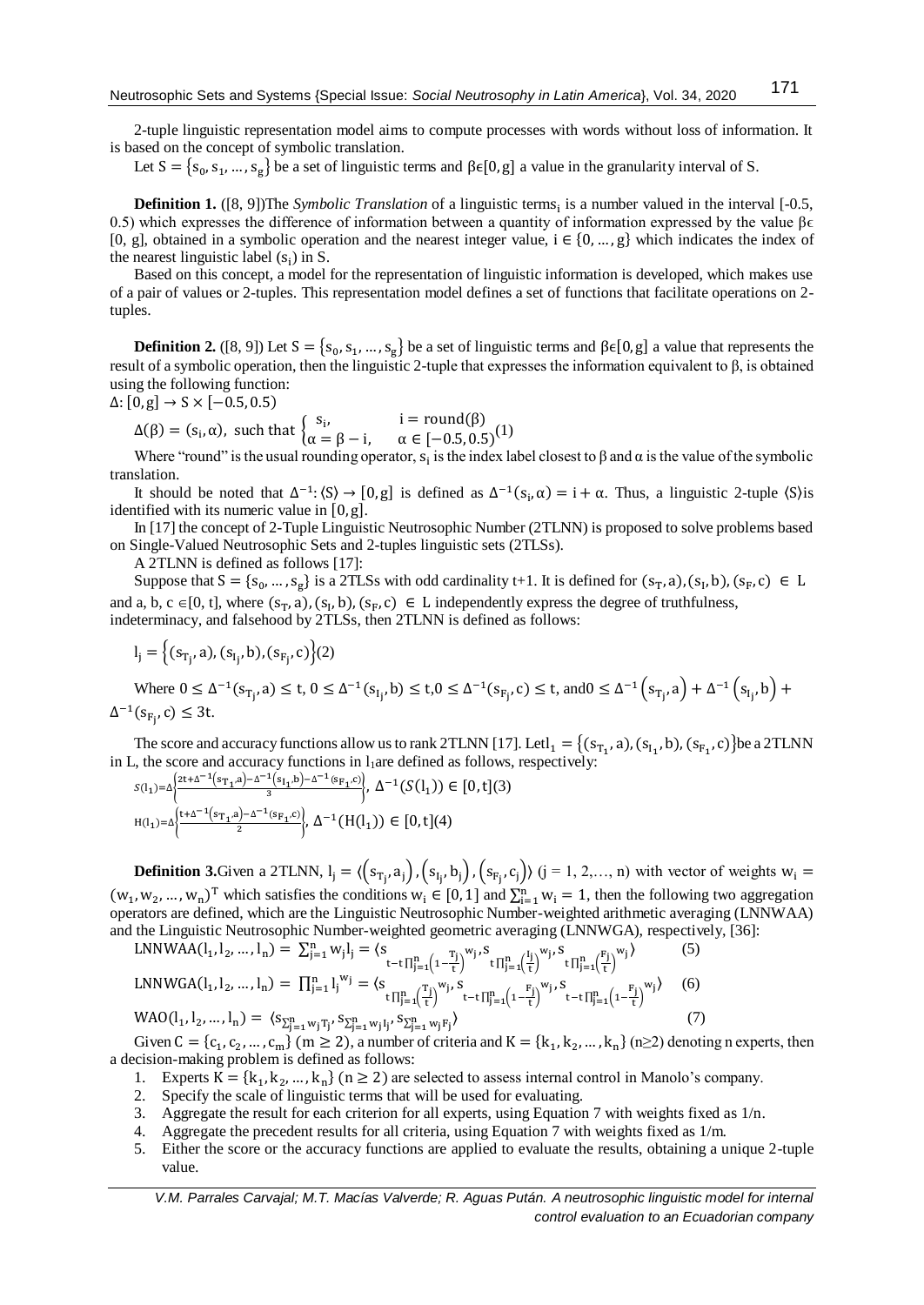## **3 Results**

This section is devoted to expose experts' evaluations and calculations about the internal control in the commercial Manolo's. We use the criteria recommended in the Committee of Sponsoring Organizations of the Treadway Commission (COSO), see [37]. These are five agencies initiative to improve internal control within organizations.

According to the COSO framework, internal control consists of five interrelated components; these will derive from the way in which the directorate manages the enterprise and will be integrated into the management process. The components are the same for all organizations (public or private) and the implementation of each of them depends on its size.

The components are the following:

- 6. Control Environment.
- 7. Risk Assessment.
- 8. Control Activities.

9. Information and Communication.

10. Monitoring Controls.

A brief explanation of every one of them is the following:

*Control Environment*: The control environment or environment is the basis of the internal control pyramid, providing discipline to the structure. It supports the remaining components, so it is essential to establish the foundations of an effective and efficient internal control system. It sets the standard for the operation of the enterprise and influences the awareness of its managers.

The factors to be considered within the Control Environment are: Integrity and Ethical Values, Capacity of the managers, Management Style, the Assignment of Authority and Responsibility, the Organizational Structure and, Policies and Practices used by the personnel.

*Risk Assessment*: Each enterprise faces various internal and external risks that must be evaluated. A precondition to the Risk Assessment is the identification of the objectives at the different levels, which must be linked to each other.

The Risk Assessment consists of the identification and analysis of the risks, which are relevant to the achievement of the objectives, and serves as a basis to determine how they should be managed. In turn, given the permanent changes in the environment, it will be necessary for the enterprise to have mechanisms to identify and address the risks associated with the change.

The evaluation should analyze which objectives in the area have been appropriately defined, if they are consistent with the institutional objectives, if they were duly communicated, if the risks were detected and analyzed properly, and if they have been classified according to the relevance and probability of occurrence.

*Control Activities*: The control activities are the policies, procedures, techniques, practices and mechanisms that allow management to manage (mitigate) the risks identified during the Risk Assessment process and ensure that the guidelines established by it are carried out.

The Control Activities are carried out at all levels of the enterprise and at each stage of the management, based on the development of a Risk Map, as indicated in the previous point.

In the evaluation of the Internal Control System, it should not only be considered if the activities relevant to the identified risks were established, but also if they are applied in real life and if the results obtained were as expected.

*Information and communication*: The relevant information must be identified, collected and disseminated in a timely manner that allows each manager to fulfil his or her responsibilities in charge. There must be effective communication - in a broad sense - that flows in all directions across all areas of the enterprise, in descending and ascending ways.

Management must clearly communicate the responsibilities of each manager within the Internal Control System implemented. Managers have to understand their role in the Internal Control System and how individual activities are related to the work of the rest.

*Monitoring Controls*: Internal Control Systems require - mainly - Supervision, that is, a process that verifies the validity of the Control System over time. This is achieved through continuous monitoring activities, periodic evaluations or a combination of both.

In our investigation for evaluating the five precedent aspects, three experts were hired for assessing the commercial Manolo´s, they are identified with the notation  $k_i$  for  $i = 1, 2, 3$ . The linguistic scale used for evaluating is  $S = \{s_0 = "Very bad", s_1 = "Bad", s_2 = "More or less", s_3 = "Good", s_4 = "Very good"}\}$ , and the criteria are denoted as follows:

C1: Control Environment.

- C2: Risk Assessment.
- C3: Control Activities.
- C4: Information and Communication.

*V.M. Parrales Carvajal; M.T. Macías Valverde; R. Aguas Pután. A neutrosophic linguistic model for internal control evaluation to an Ecuadorian company*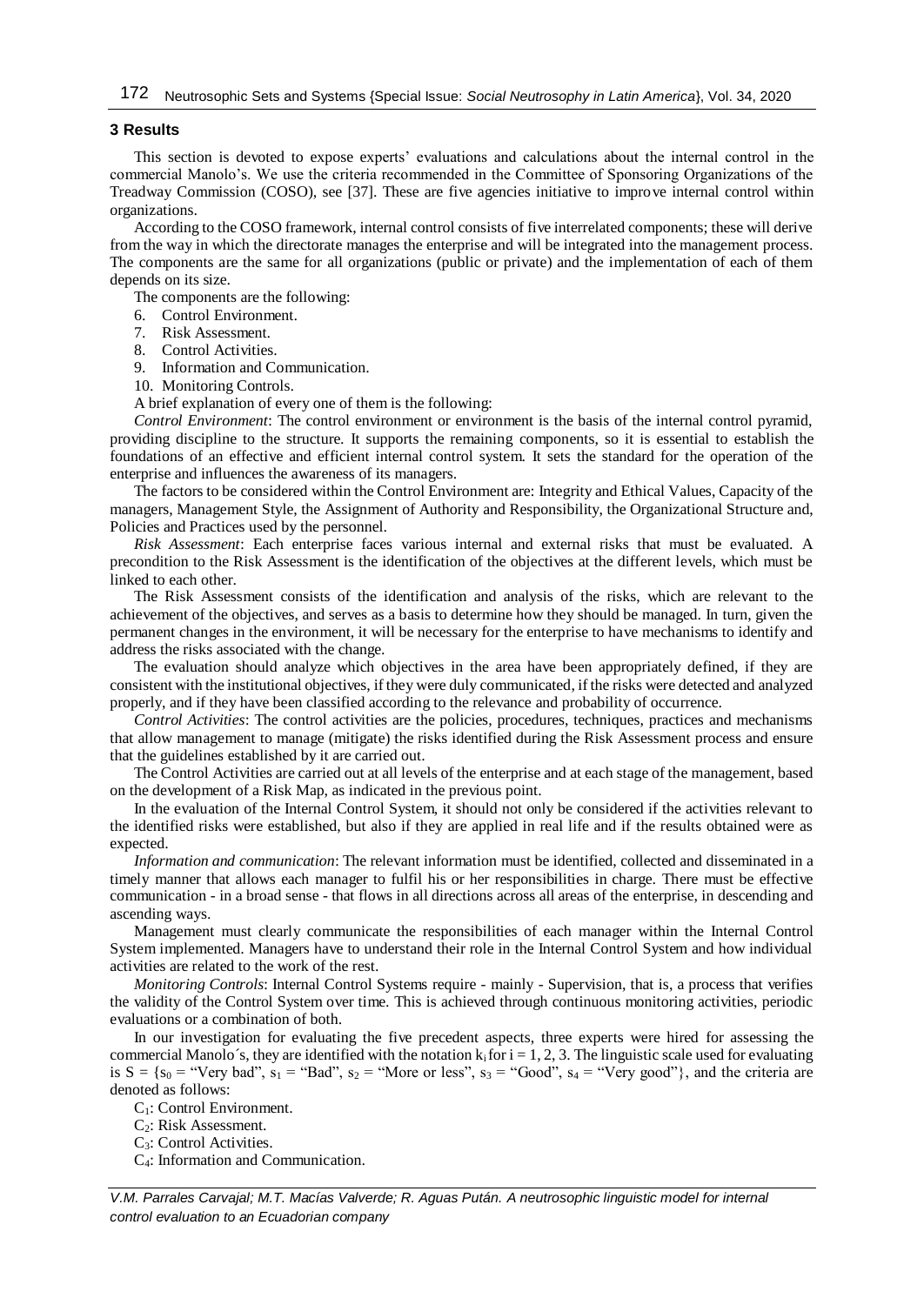#### C5: Monitoring Controls.

We asked experts for both, how they evaluate and how they do not evaluate that Commercial Manolo´s satisfies  $C_1, C_2, C_3, C_4$ , and  $C_5$ , as well as what is the linguistic term in S they cannot determine to evaluate this company. The answers can be seen in Table 1.

| Criterion/Expert | E1                | E <sub>2</sub>    | E3                |  |
|------------------|-------------------|-------------------|-------------------|--|
| C <sub>1</sub>   | $(s_1, s_0, s_3)$ | $(s_1, s_2, s_3)$ | $(s_1, s_0, s_2)$ |  |
| C <sub>2</sub>   | $(s_1, s_2, s_3)$ | $(s_1, s_2, s_3)$ | $(s_1, s_0, s_2)$ |  |
| C <sub>3</sub>   | $(s_2, s_3, s_0)$ | $(s_2, s_1, s_3)$ | $(s_2, s_3, s_0)$ |  |
| C <sub>4</sub>   | $(s_0, s_1, s_2)$ | $(s_1, s_0, s_2)$ | $(s_1, s_0, s_3)$ |  |
| C <sub>5</sub>   | $(s_1, s_0, s_2)$ | $(s_1, s_0, s_3)$ | $(s_0, s_1, s_2)$ |  |

**Table 1:**Triple of evaluations by each expert on every criterion of the internal control. Each triple is composed by the truth member, the indeterminacy member and the false member, respectively.

Let us note that  $\alpha = 0$  for each linguistic value in each triple of Table 1.

The values of each criterion in Table 1 are aggregated using Equation 7, also we aggregate the linguistic values for all criteria; see Table 2.

| Criterion      | WAM                                    |
|----------------|----------------------------------------|
| C <sub>1</sub> | $(s1, 0>, s1, -0.333>, s2, -0.333)$    |
| C <sub>2</sub> | $(s1, 0>, s1, 0.333>, s2, s3, -0.333)$ |
| C <sub>3</sub> | $(s2, 0>, s2, 0.333>, s1, 0)$          |
| C <sub>4</sub> | $(s1, -0.333>, s0, 0.333>, s0, 0.333)$ |
| C <sub>5</sub> | $(s1, -0.333>, s0, 0.333>, s0, 0.333)$ |
| Total          | $(s1, 0.2>, s1, -0.2>, s2, 0.2)$       |

**Table 2:** Aggregation of the values in Table 1 according to Equation 7. Total results of aggregating the linguistic values for all criteria.

Table 3 contains the results of applying the score function to linguistic values and the linguistic terms in S associated with them, applied to the values in Table 2.

| Criterion      | S                              | Linguistic term |
|----------------|--------------------------------|-----------------|
| C <sub>1</sub> | $<$ s <sub>2</sub> , -0.11130> | "More or less"  |
| C <sub>2</sub> | $<$ s <sub>2</sub> , -0.33330> | "More or less"  |
| C <sub>3</sub> | $<$ s <sub>2</sub> , 0.22230>  | "More or less"  |
| C <sub>4</sub> | $<$ s <sub>2</sub> , 0.0003>   | "More or less"  |
| C <sub>5</sub> | $<$ s <sub>2</sub> , 0.0003>   | "More or less"  |
| Total          | $<$ s2, 0.0667>                | "More or less"  |

**Table 3:** Score function evaluating the linguistic values in Table 2 and the linguistic terms associated with them.

According to Table 3 the evaluation of the enterprise is "More or less", for each criterion and in the general assessment.

Despite the fact that the situation of the company is not bad, in general in the face of these evaluations any company would take measures to improve the evaluations and to prevent them from getting worse, [38]. As all the criteria have the same evaluation, one way to improve them all would be by reinforcing the Control Environment, which is the base of all the others. It is necessary to identify the strengths and weaknesses of the management style that is being carried out.

Firstly, the strengths and weaknesses of the formal organization of the company must be identified, which is the space where the duties and rights of each worker are defined, as well as the object of their work. We have to investigate what is the managers and their subordinates' behavior in the workplace, if each of them ethically complies with what they should do from their job.

A deeper approach takes place when analyzing informal relationships between workers who work together, when we analyze what are the personal relationships among the subordinates, and among the subordinates with their bosses, if it is necessary to create more communication or on the contrary, if it is necessary for the manager to be more authoritative and determined with its subordinates. The top managers of the company must be able to carry out this study at all hierarchical levels of the enterprise. For this purpose, they can use surveys applied to workers and managers.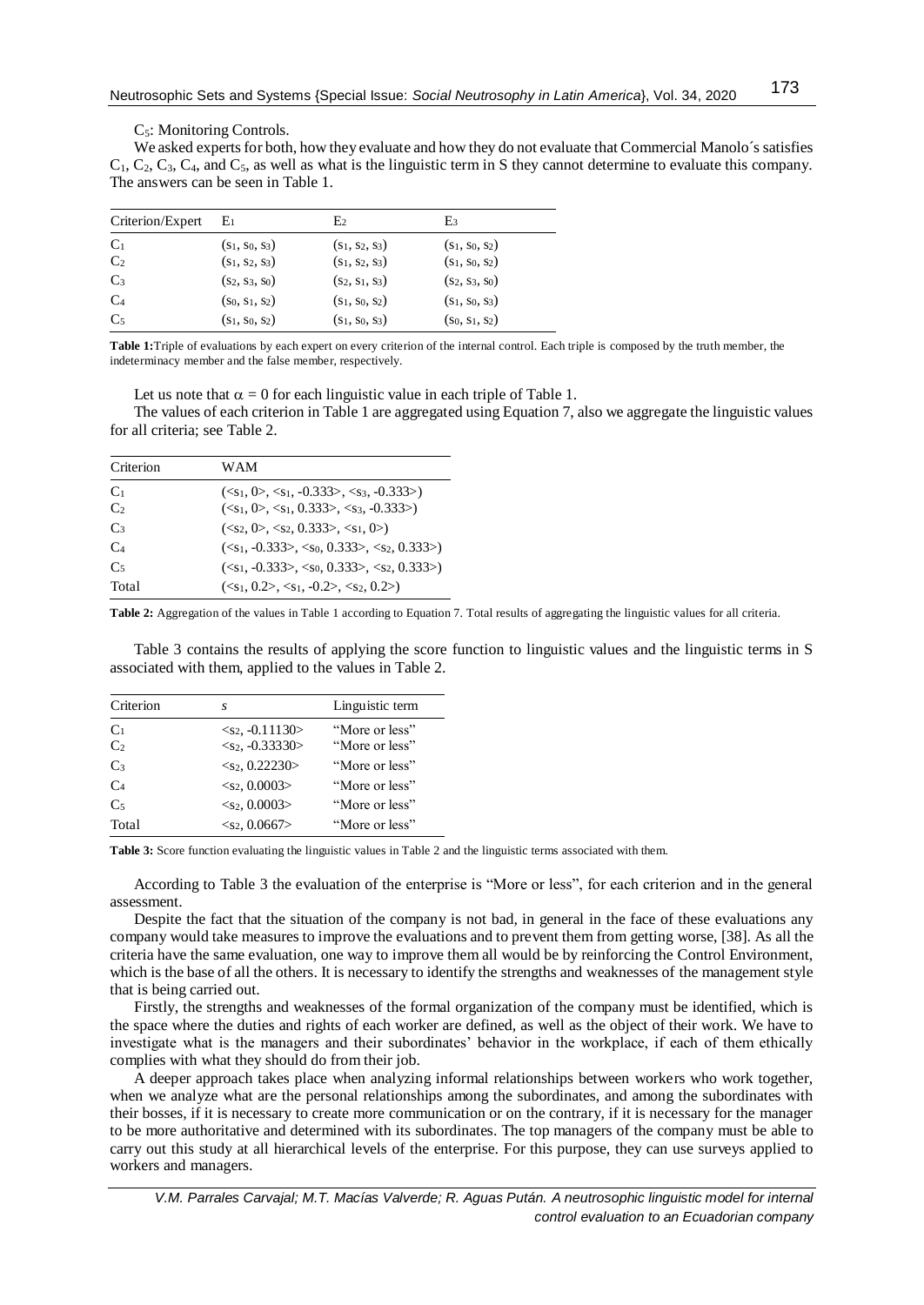A second phase consists on determining what changes should be made to improve management within the company, determining where to relocate each worker, preferably considering more than one possibility for each one of them, with the idea of avoiding impositions.

The third phase would be the implementation of those changes. First of all, it is necessary to create conscience among workers about the need for change and the proposals studied would be suggested to them. In multiple organized assemblies, the opinions of workers and managers on the change proposed for each of them would be collected. With the studied ideas and opinions a final decision is made, which would be communicated to the workers and a change plan would be made for each one of them.

It is imperative that once this process begins, when hiring a new worker or changing the job to one already hired, including managers, that they go through a probationary period of proficiency in the job, where the skills shown are measured about their performances in the workplace, its comprehensiveness, its adaptability to changing conditions, and its relationship with the other members of the organization, both formally and informally.

All these steps will result in a management style that, if successful, will positively influence other aspects. An important point to keep in mind is that this process must be understood as dynamic and changing over time, in no way it should be rigid and immovable. It must be possible to change what does not work for the good of the organization, and at the same time it must maintain and reinforce what empowers the organization.

These changes must be considered in an integral way within the company, from the material working conditions as the subjective attitudes of the workers within the organization. A more effective way is to train managers in management techniques.

Let us emphasize that each company in the real-life may solve this situation in a different way, the strategy we outlined above corresponds to an ideal and applicable way of improving the management style.

#### **Conclusion**

This paper was dedicated to evaluate the internal control in the commercial Manolo's situated in Babahoyo, Ecuador. Three experts were hired to give their opinion according to the five criteria recommended by COSO. We used linguistic terms because it is an easier way to evaluate, particularly the linguistic scale  $S = {$ "Very bad", "Bad", "More or less", "Good", "Very good"} is used. The results was processed utilizing the neutrosophic linguistic model of 2-tuple, which provides the results of accuracy and a linguistic approach. We conclude that each criterion is evaluated as "More or less", and the conjoint evaluation is "More or less" as well, which is a not satisfactory result; therefore, executives of the enterprise must improve the performance in every one of these aspects.

Although this paper met the stated goal of solving a real-life practical problem, it also demonstrates that the used method is effective. We based on the fact that the administration of the company received the evaluation result in an understandable way, which would have been less clear if some traditional method such as TOPSIS, AHP or another one based on numerical results had been used and not based on linguistic terms such as the one applied in this paper. However, future research does not rule out combining the traditional methods mentioned above with linguistic ones. More specifically, to study the result of the measurements taken at Manolo's for improving its performance, it is proposed to apply this method another time, where the weighted average weights are calculated using the AHP technique.

## **References**

- [1] Macías-Valverde, M. T. (2019). *The internal control of the financial information and its incidence in the profitability of the commercial Manolo's of Babahoyo (El control interno de la información financiera y su incidencia en la rentabilidad del Comercial Manolo's de Babahoyo)(In Spanish).*Bachelor Thesis, Regional Autonomous University of Los Andes, Babahoyo, Ecuador.
- [2] Munch, L. (2012). *Organizational Management, focuses and Management Process (Administración Gestión Organizacional, enfoques y Proceso Administrativo)(In Spanish)*. Mexico: Pearson.
- [3] Estupiñán, G. (2013). *Internal Control and Frauds (Control Interno y Fraudes)(In Spanish)* (Second Edition ed.). Bogotá, Colombia: Ecoe Ediciones.
- [4] Paz, R. (2011). *Internal Control and Frauds (Control Interno y Fraudes)(In Spanish)* (First Edition ed.). Bogotá, Colombia: Ecoe Ediciones.
- [5] Aguirre-Choix, R. (2012). Importance of internal control in the small and medium enterprises in Mexico (La importancia del control interno en las pequeñas y medianas empresas en México)(In Spanish). *Revista El Buzón de Pacioli, 12*(76), 1- 17.
- [6] Reyes-Ponce, A. (1978). *Management of enterprises: theory and practice (Administración de empresas: Teoría y Práctica)(In Spanish)*. Mexico: Limusa S.A. de C.V. Grupo Noriega.
- [7] Herrera, F., and Martínez, L. (2000). A 2-tuple fuzzy linguistic representation model for computing with words. *IEEE Transactions on Fuzzy Systems, 8*, 746-752.

*V.M. Parrales Carvajal; M.T. Macías Valverde; R. Aguas Pután. A neutrosophic linguistic model for internal control evaluation to an Ecuadorian company*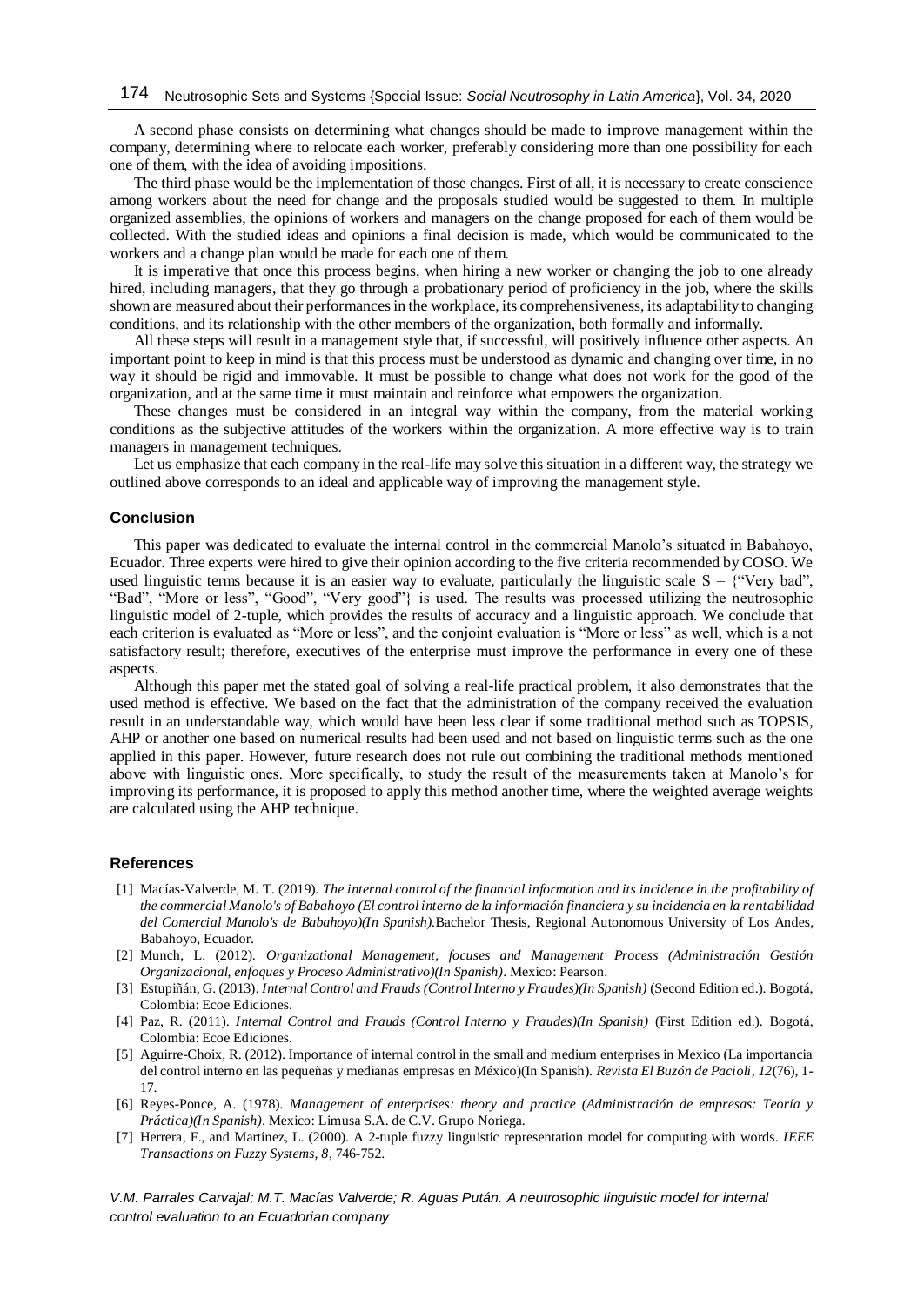- [8] Herrera, F. and Martínez, L. (2000). An approach for combining linguistic and numerical information based on the 2 tuple fuzzy linguistic representation model in decision-making. *International Journal of Uncertainty, Fuzziness and Knowledge-Based Systems, 8*, 539-562.
- [9] Herrera, F., Alonso, S., Chiclana, F. and Herrera-Viedma, E. (2009). Computing with words in decision making: foundations, trends and prospects. *Fuzzy Optimization and Decision Making, 8*(4), 337-364.
- [10]A Martinez, L., Ruan, D. and Herrera, F. (2010). Computing with words in decision support systems: an overview on models and applications. *International Journal of Computational Intelligence Systems, 3*(4), 382-395.
- [11]Rubin, S. H. (1999). Computing with words. *IEEE Transactions on Systems, Man, and Cybernetics, Part B (Cybernetics), 29*(4), 518-524.
- [12]AWang, P. P. (2001). *Computing with words*: John Wiley & Sons, Inc..
- [13]Zadeh, L. A. (1999). From computing with numbers to computing with words. From manipulation of measurements to manipulation of perceptions. *IEEE Transactions on circuits and systems I: fundamental theory and applications, 46*(1), 105-119.
- [14]Leyva-Vázquez, M. and Smarandache, F. (2018). *Neutrosophy: new advances in the treatment of uncertainty (Neutrosofía: Nuevos avances en el tratamiento de la incertidumbre)(In Spanish)*. Brussels: Pons.
- [15]Smarandache, F. (2002). *Neutrosophy, a new Branch of Philosophy*: Infinite Study.
- [16]Smarandache, F. (2005). *A Unifying Field in Logics: Neutrosophic Logic. Neutrosophy, Neutrosophic Set, Neutrosophic Probability: Neutrsophic Logic. Neutrosophy, Neutrosophic Set, Neutrosophic Probability*: Infinite Study.
- [17]Wang, J., Wei, G. and Yu, W. (2018). Models for Green Supplier Selection with Some 2-Tuple Linguistic Neutrosophic Number Bonferroni Mean Operators. *Symmetry, 10*(5), 131.
- [18]Piskunov, V. A., Manyayeva, V. A., Tatarovskaya, T. E., and Bychkova, E. Y. (2016). Risk-Oriented Internal Control: the Essence, Management Methods at Small Enterprises. *IEJME — Mathematics Education, 11*(7), 2710-2731.
- [19]Harisova, F. I., and Mukhametzyanova, L. Z. (2018). Construction of a model for internal audit via economic and mathematical methods. *International Transaction Journal of Engineering, Management, & Applied Sciences & Technologies, 9*(5), 385-392.
- [20]Ge, W., Koester, A., and McVay, S. (2017). Benefits and costs of Sarbanes-Oxley Section 404(b) exemption: Evidence from small firms' internal control disclosures. *Journal of Accounting and Economics, 63*(2-3), 358-384.
- [21]Chen, J., Chan, K. C., Dong, W., and Zhang, F. (2016). Internal Control and Stock Price Crash Risk: Evidence from China. *European Accounting Review, 26*(1), 125-152.
- [22]Chen, H., Dong, W., Han, H., and Zhou, N. (2017). A comprehensive and quantitative internal control index: construction, validation, and impact. *Review of Quantitative Finance and Accounting, 49*(2), 337-377.
- [23]Wu, B. (2016). Internal Control Evaluation System of Manufacturing Enterprises *Revista Técnica de Ingeniería de la Universidad de Zulia 39*(2), 358 - 363.
- [24]Zhang, C.-C. (2018). *Internal Control Measure of Administrative Institutions based on AHP and Fuzzy Comprehensive Evaluation.* Paper presented at the 2018 14th International Conference on Computational Intelligence and Security (CIS).
- [25]Cheng, F. (2018). *Internal Control of Modern Management Accounting Information System under IT Environment.* Paper presented at the 2018 International Conference on Educational Research, Economics, Management and Social Sciences (EREMS 2018).
- [26]Petridis, G. D. K., Petridis, N. E., and Zografidou, E. (2020). Valuation of the internal audit mechanisms in the decision support department of the local government organizations using mathematical programming [Online Version]. *Annals of Operations Research,* 1-14.
- [27]Rahim, R., Supiyandi, S., Siahaan, A.-P.-U., Listyorini, T., Utomo, A. P., Triyanto, W. A., Irawan, Y., Aisyah, S., Khairani, M., Sundari, S., and Khairunnisa, K. (2018). *TOPSIS Method Application for Decision Support System in Internal Control for Selecting Best Employees.* Paper presented at the 2nd International Conference on Statistics, Mathematics, Teaching, and Research.
- [28]Konstantinos Petridis, Georgios Drogalas, and Eleni Zografidou. (2019). Internal auditor selection using a TOPSIS/nonlinear programming model. *Annals of Operations Research,* 1-27. doi:10.1007/s10479-019-03307-x.
- [29] Abdel-Basset, M., Mohamed, M., and Smarandache, F. (2020). Comment on "A Novel Method for Solving the Fully Neutrosophic Linear Programming Problems: Suggested Modifications". *Neutrosophic Sets and Systems, 31*, 305-309.
- [30] Abdel-Basset, M., Mohamed, M., Zhou, Y., and Hezam, I. (2017). Multi-criteria group decision making based on neutrosophic analytic hierarchy process. *Journal of Intelligent & Fuzzy Systems*, *33*(6), 4055-4066.
- [31] Elhassouny, A., Idbrahim, S., and Smarandache, F. (2019). Machine learning in Neutrosophic Environment: A Survey *Neutrosophic Sets and Systems, 28*, 58-68.
- [32] Gonzalez-Ortega, R., Leyva-Vazquez, M., Sganderla-Figueiredo, J. A., and Guijarro-Rodriguez, A. (2018). Sinos river basin social-environmental prospective assessment of water quality management using fuzzy cognitive maps and neutrosophic AHP-TOPSIS. *Neutrosophic Sets and Systems, 23*, 160-171.
- [33]Giri, B. C., Molla, M. U., and Biswas, P. (2018). TOPSIS Method for MADM based on Interval Trapezoidal Neutrosophic Number. *Neutrosophic Sets and Systems, 22*, 151-167.
- [34]Broumi, S., Son, L. H., Bakali, A., Talea, M., Smarandache, F., & Selvachandran, G. (2017). Computing Operational Matrices in Neutrosophic Environments: A Matlab Toolbox. *Neutrosophic Sets and Systems, 18*, 58-66.
- [35]El-Ghareeb, H. A. (2019). Novel Open Source Python Neutrosophic Package. *Neutrosophic Sets and Systems, 25*, 136- 160.
- [36]Fang, Z., and Ye, J. (2017) Multiple Attribute Group Decision-Making Method Based on Linguistic Neutrosophic Numbers, *Symmetry*, *9*, 111.